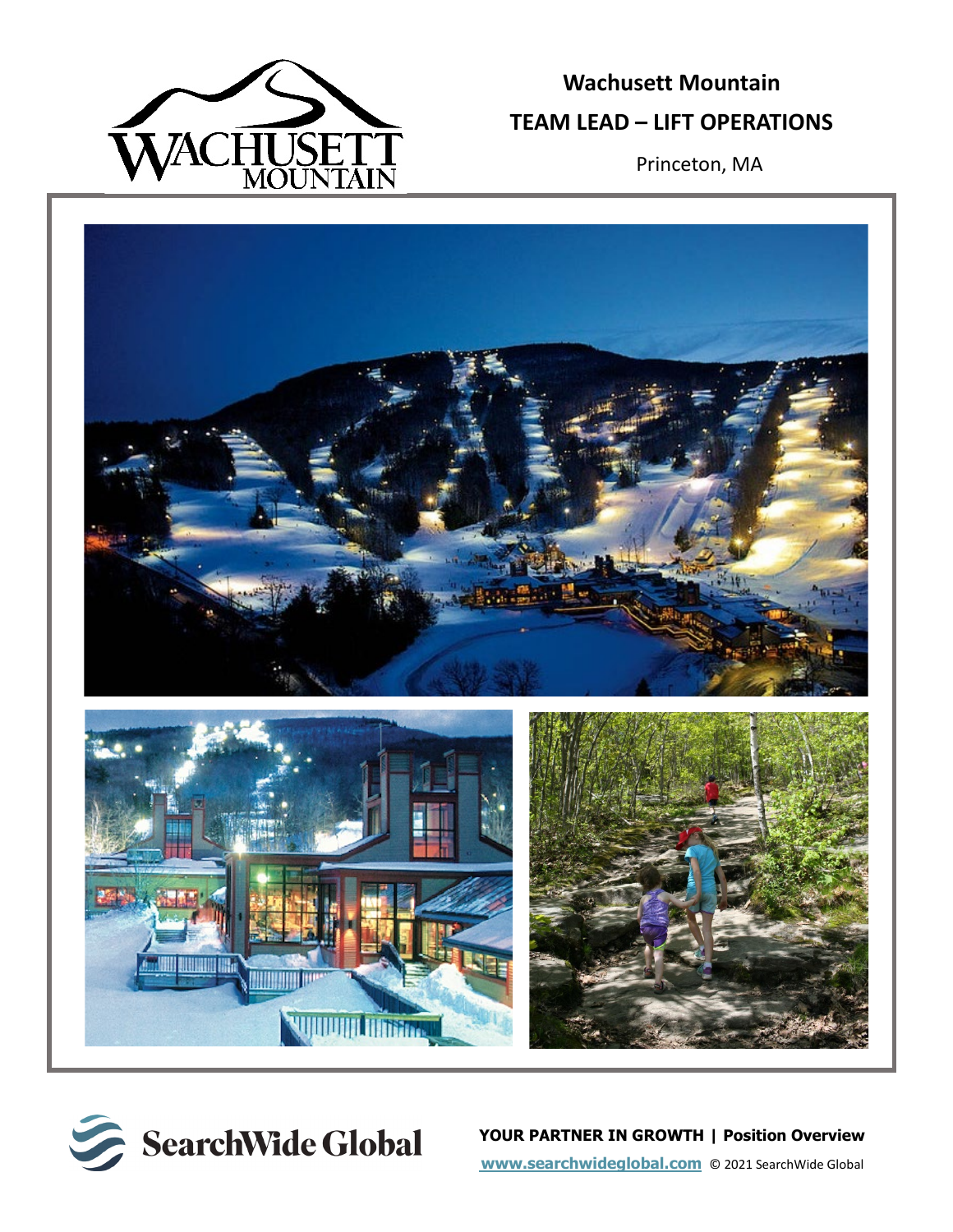

## **MOUNTAIN STATS**

Summit Elevation: 2,006 ft Vertical Drop: 1,000 ft Trails: 27 Lifts: 8 Uphill Capacity: 9,200 skiers per hour Snowmaking: 100% Grooming: 2x per day

#### **SPECIAL EVENTS**

- [Kids Summer Club](https://www.wachusett.com/Events-Racing/On-Mountain-Events/Kids-Summer-Club.aspx) Skate to Ski Fun!
- [Summer Food Truck Fest](https://www.wachusett.com/Events-Racing/On-Mountain-Events/Summer-Food-Truck-Festival.aspx) The taste of summer food!
- [Beer Fest of Ale](https://www.wachusett.com/Events-Racing/On-Mountain-Events/Beer-Fest-of-Ale.aspx) Cheers!
- [MTNside Labor Day Sale](https://www.wachusett.com/Events-Racing/On-Mountain-Events/Labor-Day-Sale.aspx) -Ski & snowboard equipment
- [BBQ](https://www.wachusett.com/Events-Racing/On-Mountain-Events/BBQ-Fest.aspx) Fest The BEST BBQ around!
- [Kids Fest](https://www.wachusett.com/Events-Racing/On-Mountain-Events/KidsFest.aspx) Live entertainment, shows, magic & more!
- [OktoberFest](https://www.wachusett.com/Events-Racing/On-Mountain-Events/OktoberFest.aspx) The season for beautiful foliage, and tasty beer!
- [Apple Fest](https://www.wachusett.com/Events-Racing/On-Mountain-Events/35th-Annual-AppleFest.aspx) Celebrate fall!
- [Fall Food Truck Fest](https://www.wachusett.com/Events-Racing/On-Mountain-Events/Fall-Food-Truck-Festival.aspx) Live music with plenty of food

Click [here](https://www.wachusett.com/Events-Racing/On-Mountain-Events/Event-Calendar.aspx) for the Special Event Calendar.

#### **FOOD & BEVERAGE**

From specialty coffees to pub-style dinners, our food service outlets have the perfect menu for your taste. [SKI Magazine](https://www.skimag.com/ski-resort-life/wachusett-massachusetts) readers consistently rank Wachusett among the Best in the East for On-Mountain Food. Wachusett is a past winner of "Best Entrée" award at the annual "Taste of Wachusett" exhibition sponsored by the Wachusett Chamber of Commerce. All Food Service is open during our Ski Season only. Check our [Events Calendar](https://www.wachusett.com/Events-Racing/On-Mountain-Events/Event-Calendar.aspx) for pop up events.





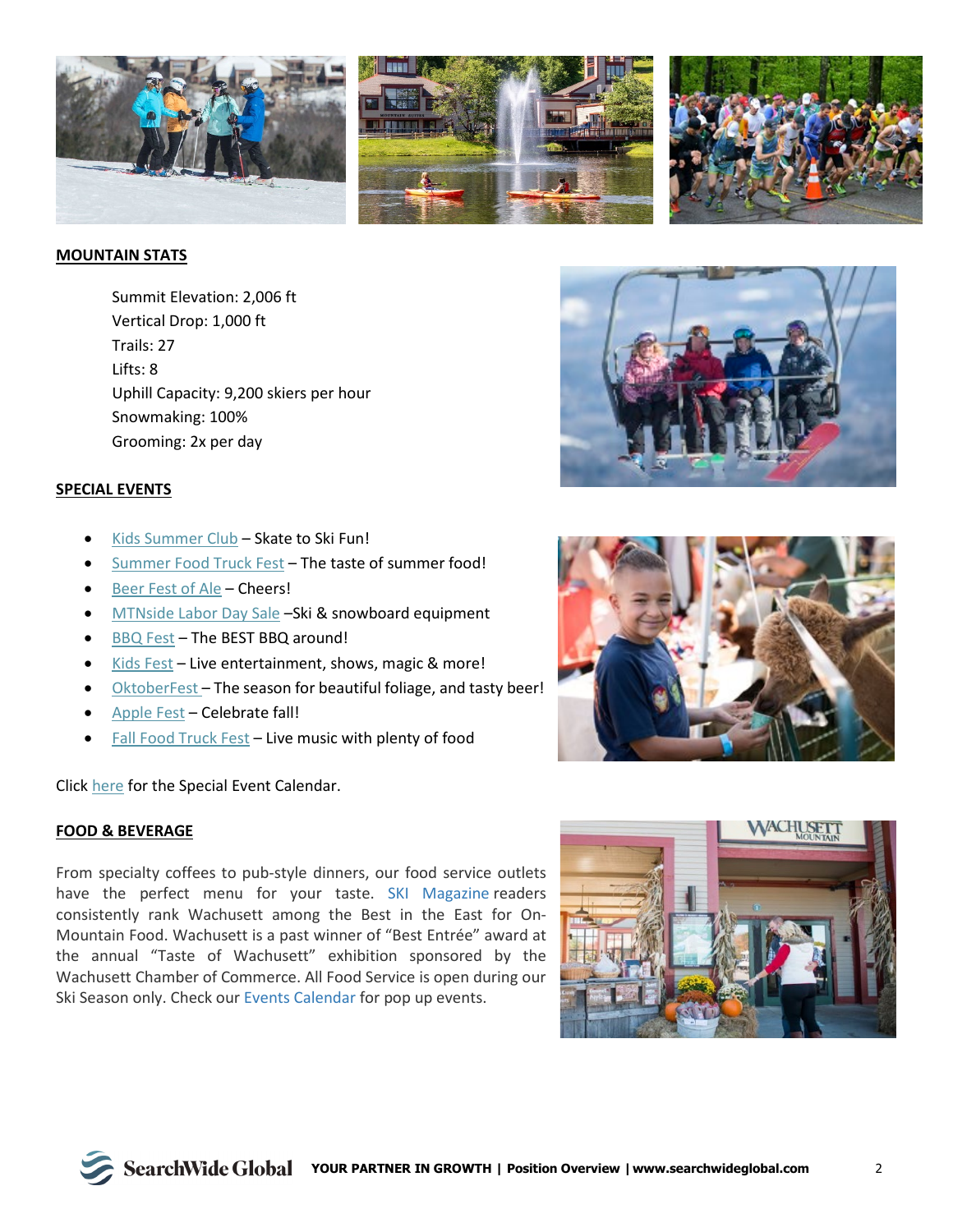## **CORPORATE OUTINGS AND MEETINGS**

MOUNTAIN FUN, YEAR-ROUND - From your team building exercises to your family-fun annual company party - we've got you covered all year long! With the mountain as a backdrop, there's nothing like the crisp, clear air and scenic New England countryside to set the stage for a fun event. We have a wide variety of special event services.

SPACIOUS GROUNDS - During the Summer and Fall months, Wachusett's spacious grounds make a natural setting for large outdoor corporate outings. The decks and custom tented areas create a picturesque locale for mountainside barbecues, clambakes plus a variety of outdoor recreational activities. The grounds also provide excellent space for outdoor displays and exhibits.

EXPANSIVE LODGE - During the Summer and Fall months, the Main Lodge is available for private functions. The expansive lodge includes the Coppertop Lounge, Black Diamond Restaurant, Granite Room and Mountain Suites. Offering extensive exhibit or meeting space.

CLAMBAKES AND MOUNTAIN BARBECUES - From Summertime clambakes to mountainside barbecues to delicious dinner buffets, we'll create a customized menu perfect for any occasion. Our in-house catering provides delightful menu options to meet any function needs.



SKYRIDE - The SkyRide will "top off" any special event on the mountain - no other location or facility in the region has this to offer. Imagine the thrill for your guests riding our 4-passenger chairlift to our scenic 2,006-foot summit with spectacular 360-degree views of southern New England!

#### **MEETINGS & CONFERENCES**

From small board meetings in one of our Slope SkyBoxes to large presentations in the Granite Room, there's nothing like the fresh mountain air to set the stage for a productive meeting or conference. The mountain meeting venues can easily accommodate from 15-400 people. We offer High-speed Wireless Internet, Full Audio-Visual Services and Public Address to help make your event successful.

## **SOCIAL EVENTS**

No matter what the season, the Slope SkyBox at Wachusett are not just for company meetings! They are ideal for social and family events, as well. The mountain is the perfect place to host your:

- Holiday parties
- Bridal/Baby showers
- Family events
- Birthday parties

#### **LODGING OPTIONS**

#### **Partner Hotels:**

- [DoubleTree by Hilton](http://doubletree3.hilton.com/en/hotels/massachusetts/doubletree-by-hilton-hotel-leominster-ORHLEDT/index.html) Leominster
- [Great Wolf Lodge](http://www.greatwolf.com/newengland/waterpark) Fitchburg
- [Colonial Hotel](http://www.colonial-hotel.com/) Gardner
- Chocksett Inn Sterling
- Class reunions
- Rehearsal dinners
- **Fundraisers**
- Large corporate events

#### **Other Options:**

- The International Bolton
- [Courtyard Marriot](http://www.marriott.com/hotel-search.mi)t- Worcester
- [Residence Inn](http://www.marriott.com/hotels/travel/bosri-residence-inn-worcester/) Worcester
- [Maguire House B&B](http://www.maguirehouse.com/) Ashburnham
- [Howarth House B&B](http://www.howarthhouse.com/) Fitchburg

Click [here](https://www.wachusett.com/) for more information.

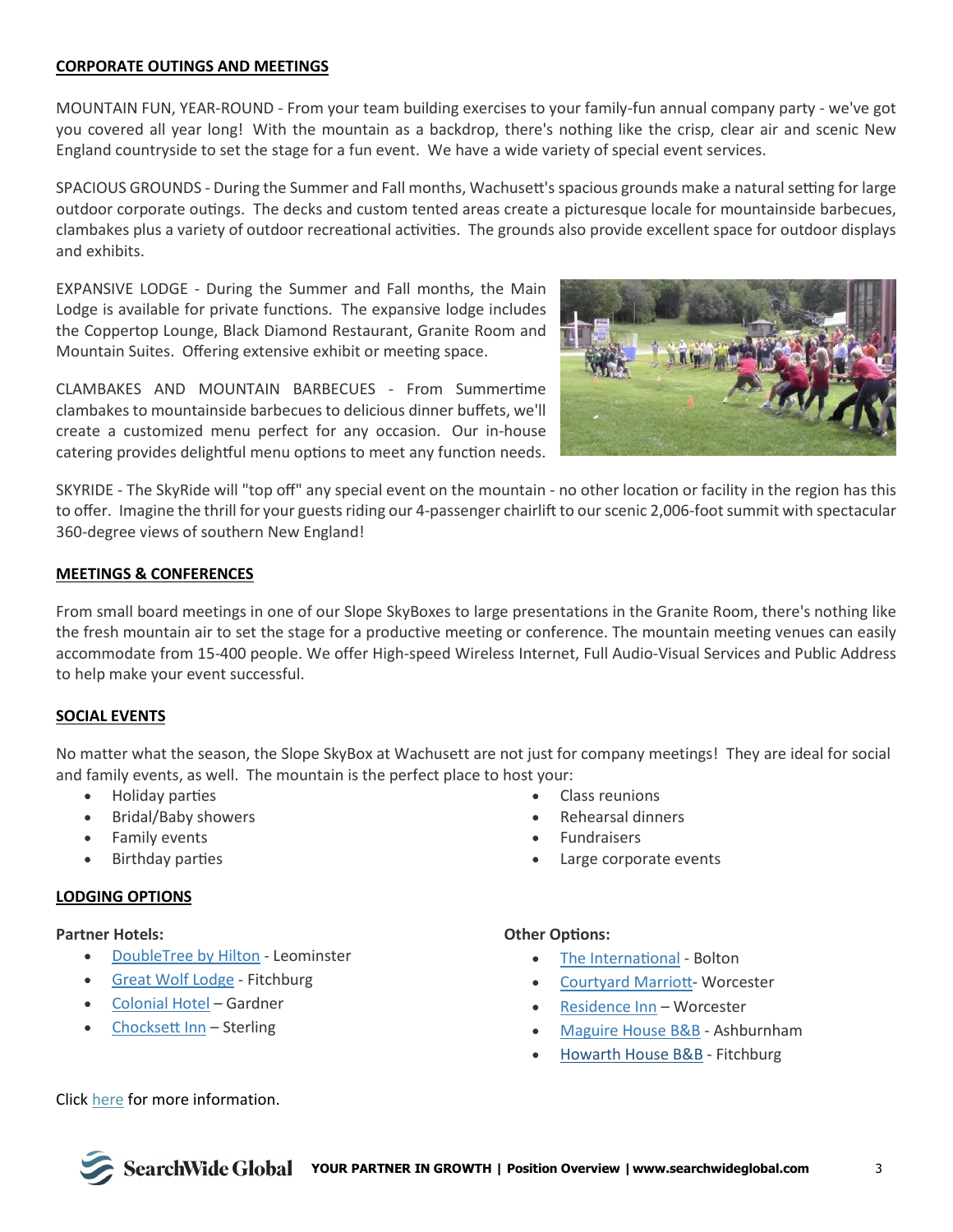## **POSITION SUMMARY**

Wachusett Mountain Ski Area is looking for a Lift Operations Supervisor! Candidates should enjoy working outdoors and be team and customer oriented. The Lift Operations Supervisor works closely with Lift Maintenance Crew and will be helping with Lift Maintenance in the summer months. The Supervisor performs a daily routine to start the lifts, while supporting their team. In addition to scheduled tasks, the Lift Operation Supervisor interviews applicants, and trains new Team Members. The Lift Operations Supervisor focuses is on safety, employee training, guest service, and Team Member support.

## **PRINCIPAL JOB RESPONSIBILITIES:**

- Promote guest service standards compliance and operational efficiency as well as model positive guest service at all times.
- Complete all training, scheduling lift operators, attendants and ticket checking crew with the assistance of others.
- Maintain and promote high level of service and act as a positive advocate for our safety culture.
- Train staff to set up lift corrals and supervise/help when necessary.
- Ensure that the crew is maintaining proper snow surface at lifts.
- Assist with operating lifts, ticket checking and Axess RFID gate training.
- Implement, maintain, and coach safety in the workplace.
- Oversight of all Time & Labor for lift operators and ticket checker employees. This includes ensuring proper clocking & signing-in/out procedures are met.
- Work with Lift Maintenance personnel to ensure all scheduling of lift operators, attendants and ticket checkers is taken care of.to ensure guest safety and service.
- Oversight, collection, and auditing of lift logs to ensure proper completion.
- Supervise technical training for staff, as well as assist in facilitation of department training sessions as needed.
- Work with Lift Maintenance to complete Lift License applications in the Fall after Annual Lift Inspection.
- Be responsible for timely completion of training and development documentation for the teams and be contributing and accountable member of our management team.
- Provide leadership development education for Leads, as well as developing Operators interested in becoming leads.
- Provide performance feedback to supervised team, as well as conducting written performance reviews for lift operators, and �cket checking staff. Be involved with recognizing and developing top performers in the department.
- Responsible for coordinating opening and closing procedures, and all daily operating tasks of the crew.
- Promote neat, clean, and organized workstations.

## **QUALIFICATIONS:**

- Ideal candidate will have prior ski resort, supervisory, and lift operations experience.
- Mechanical aptitude and experience with detachable lifts, fixed grip lifts, diesel engines and chairlift low voltage systems.
- Must be able to connect and operate chairlift backup operation engine systems
- Must be willing to work in extreme winter weather conditions.
- Must have excellent interpersonal skills and be strong team player.
- Must have good oral and written communication skills.
- Must be attentive to detail.